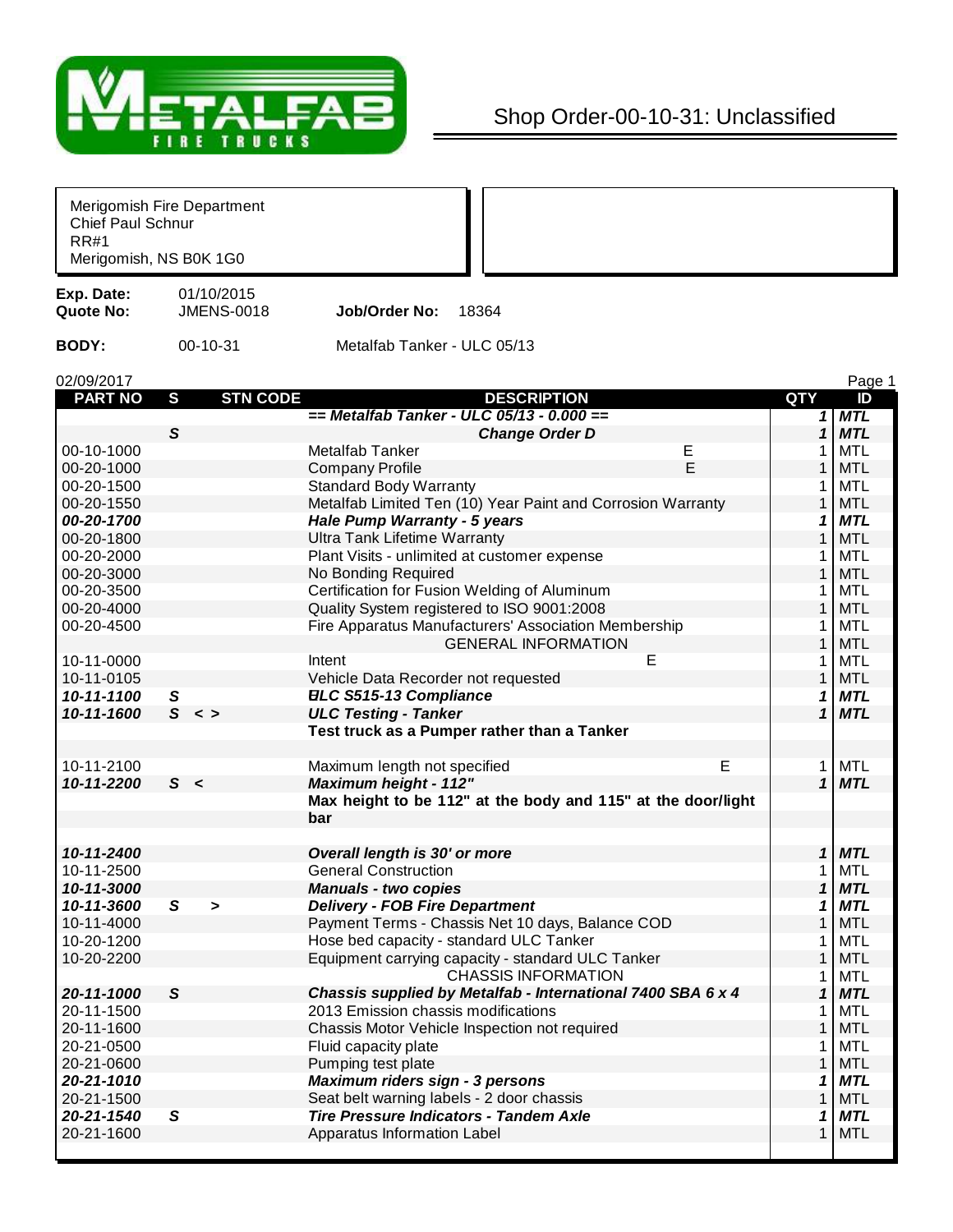| 02/09/2017     |              |                 |                                                              |   |                            | Page 2     |
|----------------|--------------|-----------------|--------------------------------------------------------------|---|----------------------------|------------|
| <b>PART NO</b> | $\mathbf{s}$ | <b>STN CODE</b> | <b>DESCRIPTION</b>                                           |   | <b>QTY</b>                 | ID         |
| 20-21-2000     |              |                 | Non removable key                                            |   | 1                          | <b>MTL</b> |
| 20-21-2500     |              |                 | Е<br>Shifter lock not required                               |   | $\mathbf{1}$               | <b>MTL</b> |
| 20-21-3500     |              |                 | Rear step warning label                                      |   | 1                          | <b>MTL</b> |
| 20-21-3800     |              |                 | Front mudflaps                                               |   | 1                          | <b>MTL</b> |
| 20-21-4000     |              |                 | Rear mudflaps - Metalfab Logo                                |   | 1                          | <b>MTL</b> |
| 20-31-0200     |              |                 | Fuel fill label - Ultra Low Sulfur Diesel only               |   | $\mathbf{1}$               | <b>MTL</b> |
| 20-31-0500     |              |                 | Alum tread fuel tank trim, Conv - 2 door                     |   | 1                          | <b>MTL</b> |
| 20-31-1900     |              |                 | <b>Chassis cab not painted</b>                               | E | $\mathbf{1}$               | <b>MTL</b> |
| 20-41-0600     |              |                 | Intake air shutoff for engine not required                   |   | 1                          | <b>MTL</b> |
| 20-41-0900     |              |                 | Auxiliary braking system disabled when pumping               |   | $\mathbf{1}$               | <b>MTL</b> |
| 20-41-1100     |              |                 | Transmission programming - Allison WT                        |   | 1                          | <b>MTL</b> |
| 20-41-1500     |              |                 | Extend exhaust pipe - RS front of rear wheels                |   | $\mathbf{1}$               | <b>MTL</b> |
|                |              |                 | E                                                            |   |                            |            |
| 20-41-1801     |              |                 |                                                              |   | 1                          | <b>MTL</b> |
|                |              |                 | Battery boost terminals not required - batteries accessible  |   |                            | <b>MTL</b> |
| 20-41-2000     |              |                 | Chassis batteries remain in OEM location                     |   | 1                          |            |
| 20-41-2510     |              |                 | Fuel fill at step fuel tank under cab                        |   | $\mathbf{1}$               | <b>MTL</b> |
| 20-41-2600     |              |                 | Chassis fuel tank remains in OEM location                    |   | 1                          | MTL        |
| 20-41-5100     |              |                 | <b>Rear Tow Hook - pintle hook</b>                           | E | $\mathbf{1}$               | <b>MTL</b> |
| 20-41-5500     |              |                 | <b>ON SPOT Automatic traction chains</b>                     |   | 1                          | <b>MTL</b> |
| 20-51-0700     |              |                 | <b>Master Battery Disconnect included with chassis</b>       |   | 1                          | <b>MTL</b> |
| 20-51-2500     |              |                 | Back up alarm included with chassis                          |   | 1                          | <b>MTL</b> |
| 20-51-3400     |              |                 | Protection valve installed for air operated accessories      |   | 1                          | <b>MTL</b> |
| 20-51-4000     |              |                 | Auto eject for air inlet - LS                                |   | 1                          | <b>MTL</b> |
| 20-51-6200     | $\mathsf{s}$ | $\rightarrow$   | 120 volt 20 A shore line connection in chassis cab           |   | $\boldsymbol{\mathcal{L}}$ | <b>MTL</b> |
| 20-51-6500     |              |                 | Kussmaul Autocharge 1000 battery conditioner w/battery saver |   | 1                          | <b>MTL</b> |
|                |              |                 |                                                              |   |                            |            |
| 20-51-7102     | S            |                 | <b>Electric System Management included with chassis</b>      |   | 1                          | <b>MTL</b> |
| 20-51-7500     |              |                 | Super Auto eject for 120 v - 20 A with sealed enclosure      |   | 1                          | <b>MTL</b> |
| 20-51-8500     |              |                 | Engine compartment lights (pair)                             |   | 1                          | <b>MTL</b> |
| 20-51-9001     |              |                 | E<br>Air horns not requested                                 |   | $\mathbf{1}$               | <b>MTL</b> |
| 20-52-3000     |              | $\, > \,$       | Chassis steering wheel lined up by others                    |   | 1                          | <b>MTL</b> |
| 20-52-4000     | $\mathsf{s}$ |                 | <b>Rear View Camera system</b>                               |   | $\mathbf{1}$               | <b>MTL</b> |
| 20-60-0400     |              |                 | Chassis wheelbase does not change                            |   | 1                          | <b>MTL</b> |
|                | U <          |                 | Code 3 Double Row LED Utility Light Bar - Model UTLY14-DC    |   | $\mathbf{1}$               |            |
| 20-99-10AA     |              |                 |                                                              |   |                            |            |
|                |              |                 | Installed in opening in front bumper between the tow hooks   |   |                            |            |
|                |              |                 | and switched with the high beam headlights.                  |   |                            |            |
|                |              |                 |                                                              |   |                            |            |
|                |              |                 | PUMP AND PLUMBING                                            |   |                            | $1$ MTL    |
| 30-11-3010     |              |                 | Hale MBP midship pump - 625 IGPM PTO driven                  |   | 1                          | <b>MTL</b> |
| 30-15-0303     |              |                 | <b>Plumbing - non manifold pump SM</b>                       |   | $\mathbf{1}$               | <b>MTL</b> |
|                |              |                 | E                                                            |   |                            |            |
| 30-20-0501     |              |                 | Valves and controls - compartment mounted panel              |   |                            | $1$ MTL    |
|                |              |                 | E                                                            |   |                            |            |
| 30-20-1001     |              |                 | Valve brand not specified                                    | E | 1                          | <b>MTL</b> |
| 30-20-1640     |              |                 | Piping galvanized steel - MG/DSD pump                        |   | 1                          | <b>MTL</b> |
| 30-20-1700     | S            |                 | 1-1/2" thread specifications - NPSH                          |   | $\mathbf{1}$               | <b>MTL</b> |
| 30-20-1800     | $\mathsf{s}$ |                 | 2-1/2" thread specifications - NSZ1                          |   | 1                          | <b>MTL</b> |
| 30-20-2000     |              |                 | Piping hydrostatic test                                      |   | $\mathbf{1}$               | <b>MTL</b> |
| 30-20-2505     |              |                 | Anodes in suction and discharge piping not requested         |   | 1                          | <b>MTL</b> |
| 30-21-5510     |              |                 | Tank to Pump 3" w/ check valve non manifold pump             |   | $\boldsymbol{\mathcal{L}}$ | <b>MTL</b> |
| 30-22-0500     |              |                 | <b>Tank Fill valve 2"</b>                                    |   | 1                          | <b>MTL</b> |
| 30-31-4000     |              |                 | Suction - 6" not gated each side non manifold pump 6" header |   | 1                          | <b>MTL</b> |
| 30-32-7520     |              |                 | Suction - 2-1/2" left side, bleeder, non manifold pump       |   | 1                          | <b>MTL</b> |
| 30-40-2006     |              |                 | 4" right discharge, plumbed 3", non manifold pump            |   | $\mathbf{1}$               | <b>MTL</b> |
| 30-41-2006     |              |                 | 2-1/2" RS discharge, bleeder, non manifold pump              |   | 1                          | <b>MTL</b> |
| 30-41-2506     |              |                 | 2-1/2" LS discharge, bleeder, non manifold pump              |   | $\overline{\mathbf{2}}$    | <b>MTL</b> |
| 30-43-1500     |              |                 | 2-1/2" rear discharge, plumbed 2-1/2", bleeder               |   | 1                          | <b>MTL</b> |
|                |              |                 | <b>Pump shift - PTO Pump and Roll</b>                        |   | $\mathbf{1}$               |            |
| 30-51-0400     |              |                 |                                                              |   |                            | <b>MTL</b> |
| 30-51-1500     |              |                 | <b>Power shift PTO - Automatic transmission</b><br>$\pmb{E}$ |   | 1                          | <b>MTL</b> |
| 30-51-1501     |              |                 | <b>PTO driveshaft</b>                                        |   | $\boldsymbol{\mathcal{L}}$ | <b>MTL</b> |
|                |              |                 |                                                              |   |                            |            |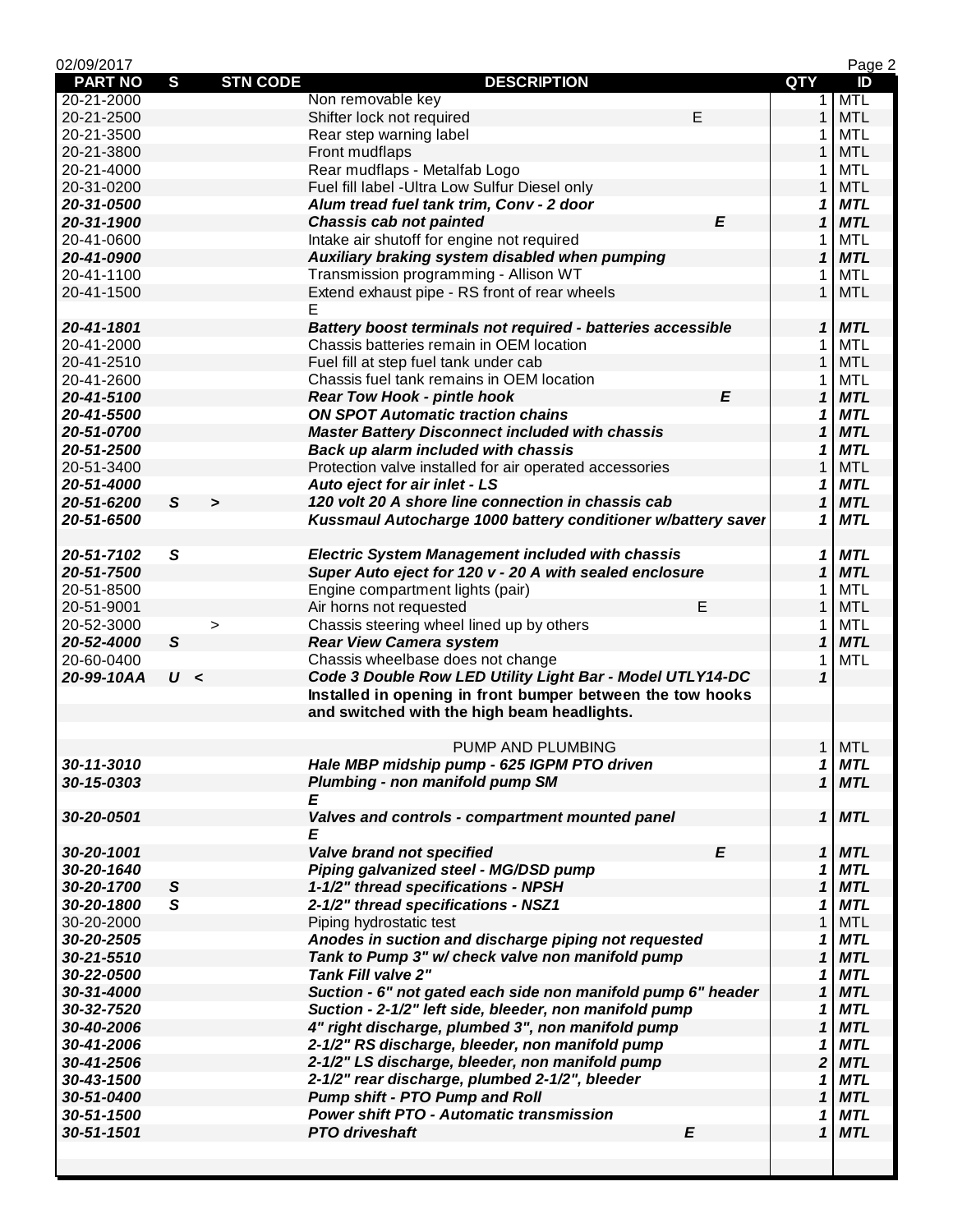| 02/09/2017     |              |                 |                                                                     |              | Page 3     |
|----------------|--------------|-----------------|---------------------------------------------------------------------|--------------|------------|
| <b>PART NO</b> | $\mathbf{s}$ | <b>STN CODE</b> | <b>DESCRIPTION</b>                                                  | QTY          | ID         |
| 30-51-6630     |              |                 | <b>Class One "TPG" Governor/Throttle</b>                            |              | $1$ MTL    |
| 30-51-7000     |              |                 | Suction side relief V/V, manifold pump                              | $\mathbf{1}$ | <b>MTL</b> |
| 30-51-7700     |              |                 | Primer Hale oil less ESP with oil tank Hale                         | 1            | <b>MTL</b> |
| 30-51-8100     |              |                 | <b>Heat exchanger included with chassis</b>                         | 1            | <b>MTL</b> |
| 30-52-1000     |              |                 | Master drain V/V, 12 port                                           | 1            | <b>MTL</b> |
| 30-52-3001     |              |                 | E<br>Foam system not requested                                      | $\mathbf{1}$ | <b>MTL</b> |
|                | U <          |                 |                                                                     |              |            |
| 30-99-05AA     |              |                 | Verify Customer's FoamPro 1600 is usable                            | 1            |            |
|                |              |                 | Verify Customer's FoamPro 1600 is usable and that all               |              |            |
|                |              |                 | components required for installation are present (i.e. Panel        |              |            |
|                |              |                 | mounted control module, molded cables, calibrate/inject valve       |              |            |
|                |              |                 | with bushing, foam inlet line strainer with nipple, paddle wheel    |              |            |
|                |              |                 | flowmeter assembly, and the foam injector check valve).             |              |            |
|                |              |                 | NOTE: Any missing or damaged parts can be be repaired or            |              |            |
|                |              |                 | replaced at an additional charge.                                   |              |            |
|                |              |                 | Written approval from Customer is required before any parts are     |              |            |
|                |              |                 | repaired or replaced.                                               |              |            |
|                |              |                 |                                                                     |              |            |
| 30-99-06AA     | U<           |                 | Installation of Customers 1600 FoamPro foam system                  | 1            |            |
|                |              |                 |                                                                     |              |            |
|                |              |                 | Install the Customer's foam system and plumb to the rear 2-1/2"     |              |            |
|                |              |                 | discharge.                                                          |              |            |
|                |              |                 | NOTE: Any missing or damaged parts can be be repaired or            |              |            |
|                |              |                 | replaced at an additional charge.                                   |              |            |
|                |              |                 | Written approval from Customer is required before any parts are     |              |            |
|                |              |                 | repaired or replaced.                                               |              |            |
|                |              |                 | Installation will include a 20 Imperial gallon foam cell, foam tank |              |            |
|                |              |                 | supply and drain valves, and a foam header drain valve.             |              |            |
|                |              |                 | After assembled and plumbed, the foam system will be tested to      |              |            |
|                |              |                 | ensure proper operation.                                            |              |            |
|                |              |                 |                                                                     |              |            |
|                |              |                 | <b>WATER AND FOAM TANKS</b>                                         | 1            | <b>MTL</b> |
|                |              |                 |                                                                     |              |            |
| 40-11-2100     |              |                 | Ultra-Tank water tank (Imperial gallons)                            | 1            | MTL        |
| 40-11-2200     |              |                 | Water tank capacity certification (tank manufacturer)               | 1            | <b>MTL</b> |
| 40-11-7601     | S            |                 | Tank capacity special - 2800 Imperial Gallons                       | 1            | <b>MTL</b> |
| 40-21-1000     |              |                 | 4" tank to pump connection                                          | 1            | <b>MTL</b> |
| 40-22-0500     |              |                 | 2" tank fill connection                                             | 1            | <b>MTL</b> |
| 40-23-0500     |              |                 | 1" water level gauge connection                                     | 1            | <b>MTL</b> |
| 40-23-1040     |              |                 | 4" direct fill connection                                           | 1            | <b>MTL</b> |
| 40-23-1060     |              |                 | 10" Newton dump connection                                          | 1            | <b>MTL</b> |
| 40-30-0500     |              |                 | Sump drain valve (3" gate valve) with linkage                       | 1            | <b>MTL</b> |
|                |              |                 | E                                                                   |              |            |
| 40-30-1100     | S            |                 | <b>Water Fill Box middle of tank</b>                                | 1            | <b>MTL</b> |
| 40-31-4500     |              |                 | 10" rear Newton dump, painted steel                                 | 1            | <b>MTL</b> |
| 40-31-5000     |              |                 | Newton dump - 36" telechute painted steel                           |              | <b>MTL</b> |
|                |              |                 |                                                                     | 1            |            |
| 40-31-5600     |              | $\geq$          | Rotating dump chute for Newton dump painted steel                   | 1            | <b>MTL</b> |
| 40-31-5800     |              |                 | Support for rotating dump chute if necessary                        | 1            | <b>MTL</b> |
| 40-31-8000     |              | $\prec$         | 4" Storz rear gtd fill                                              | $\mathbf 1$  | <b>MTL</b> |
|                |              |                 | To be as low as possible                                            |              |            |
|                |              |                 |                                                                     |              |            |
| 40-99-05AA     | U            |                 | Air actuation for dump valve                                        | 1            |            |
|                |              |                 | <b>ELECTRICAL</b>                                                   | $\mathbf{1}$ | <b>MTL</b> |
| 50-11-0450     |              |                 | Base electrical system - International Diamond Logic multiplex      | 1            | <b>MTL</b> |
|                |              |                 |                                                                     |              |            |
| 50-11-0600     |              |                 | <b>Warning Light Certification</b>                                  | 1            | <b>MTL</b> |
| 50-11-0700     |              |                 | Low Voltage Electrical system test                                  | $\mathbf{1}$ | <b>MTL</b> |
| 50-11-0800     |              |                 | Low Voltage Electrical System Documents                             | 1            | <b>MTL</b> |
|                |              |                 |                                                                     |              |            |
| 50-11-0900     |              |                 | Rocker switch panel with master warning switch                      | 1            | <b>MTL</b> |
| 50-11-1400     |              |                 | Federal PA300 100 watt siren                                        | 1            | <b>MTL</b> |
| 50-11-1620     |              |                 | Siren speaker, 100 watt, in front bumper                            | 1            | <b>MTL</b> |
| 50-11-2600     |              |                 | Siren to be accessible to driver and officer                        | 1            | MTL        |
| 50-11-5001     |              | $\geq$          | Code 3 LED 21F47 light bar NFPA                                     | 1            | <b>MTL</b> |
|                |              |                 |                                                                     |              |            |
|                |              |                 |                                                                     |              |            |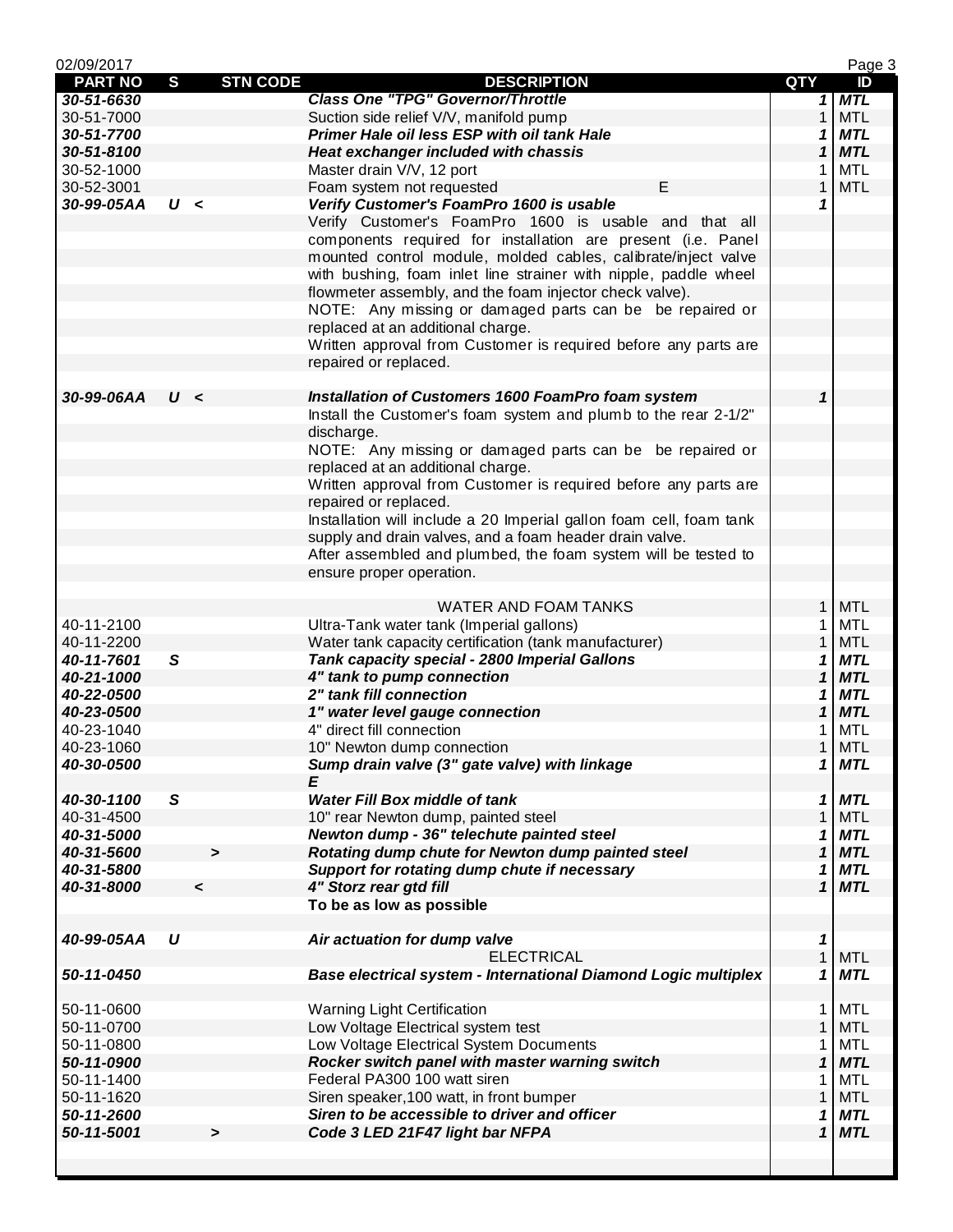| 02/09/2017     |                  |                       |                                                              |                         | Page 4     |
|----------------|------------------|-----------------------|--------------------------------------------------------------|-------------------------|------------|
| <b>PART NO</b> | $\mathbf{s}$     | <b>STN CODE</b>       | <b>DESCRIPTION</b>                                           | QTY                     | ID         |
| 50-11-71AA     | $\overline{U}$ < |                       | Code 3 Traffic Advisor - Narrowstik with arrow heads         | 1                       |            |
|                |                  |                       | Model ASL1060H                                               |                         |            |
|                |                  |                       | 5' long overall                                              |                         |            |
|                |                  |                       |                                                              |                         |            |
| 50-11-8000     |                  |                       | Rear beacons-Code 3 550 red (pr)                             | 1                       | <b>MTL</b> |
| 50-12-0400     |                  |                       | Front flashers (pr)-red Code 3 45R LED                       | $\mathbf{1}$            | <b>MTL</b> |
| 50-12-1100     |                  |                       | Front side inter Its (pr)-red Code 3 45R LED                 | 1                       | <b>MTL</b> |
| 50-12-1200     |                  |                       | Body side inter Its (pr)-red Code 3 45R LED                  | $\overline{\mathbf{2}}$ | <b>MTL</b> |
| 50-12-1300     |                  |                       | Rear flashers (pr)-red Code 3 45R LED                        | 1                       | <b>MTL</b> |
| 50-12-8000     |                  |                       | Additional body side intersection light not required         | 1                       | <b>MTL</b> |
| 50-21-1500     |                  |                       | Rear floods (pr)-Unity                                       | 1                       | <b>MTL</b> |
| 50-21-1600     |                  |                       | <b>Parking (ditch) lights in rear fenders</b>                | 1                       | <b>MTL</b> |
| 50-21-3010     | S                | $\blacktriangleright$ | Remote control electric spot (ea) Visibeam                   | 1                       | <b>MTL</b> |
| 50-21-5100     |                  | $\geq$                | Compartment lighting - LED tube lights in each compartment   | $\mathbf{1}$            | <b>MTL</b> |
|                |                  |                       | (rollup doors)                                               |                         |            |
| 50-21-5500     |                  |                       | Door Ajar warning light                                      | $\mathbf{1}$            | <b>MTL</b> |
| 50-21-5550     |                  |                       | Equipment rack not stowed warning light                      | 2                       | <b>MTL</b> |
|                |                  |                       | Step lights for body steps - 4" LED                          | $\mathbf{1}$            | <b>MTL</b> |
| 50-21-8001     |                  |                       |                                                              |                         |            |
| 50-21-8201     |                  |                       | Step lights for chassis steps - LED marker type              | 1                       | <b>MTL</b> |
| 50-21-8600     |                  |                       | LED clearance Its and reflectors                             | $\mathbf{1}$            | <b>MTL</b> |
| 50-21-8800     |                  |                       | LED intermediate turn signal/clearance/reflector length >30' | 1                       | <b>MTL</b> |
| 50-22-0700     |                  |                       | Whelan 64 LED tail/brake-turn-backup module (pr)             | 1                       | <b>MTL</b> |
| 50-31-6000     |                  | >                     | Scene lights (pr) - GHSCENE halogen                          | 3                       | <b>MTL</b> |
| 50-31-6010     | $\mathsf{s}$     |                       | Scene light boxes (pr) - Painted                             | $\overline{\mathbf{2}}$ | <b>MTL</b> |
| 50-31-6550     |                  |                       | Ground lighting (LED Lumabar) - 2 door chassis               | 1                       | <b>MTL</b> |
| 50-31-6570     |                  |                       | Ground lighting (LED Lumabar) - side mount body              | $\mathbf{1}$            | <b>MTL</b> |
| 50-35-0500     | S                |                       | Installation of customer supplied mobile radio               | 2                       | <b>MTL</b> |
| 50-35-0559     |                  |                       | Mobile radio antenna provided by customer                    | $\overline{\mathbf{2}}$ | <b>MTL</b> |
|                |                  |                       | E                                                            |                         |            |
| 50-99-0020     | $\boldsymbol{U}$ |                       | FRC Spectra 12V 15,000 Lumen flood                           | $\boldsymbol{2}$        |            |
|                |                  |                       | <b>BODY</b>                                                  | 1                       | <b>MTL</b> |
| 60-10-1600     |                  |                       | Tandem axle extruded aluminum body                           | $\mathbf{1}$            | <b>MTL</b> |
| 60-10-4100     |                  |                       | No "beavertail" rear step supports                           | 1                       | <b>MTL</b> |
| 60-10-4600     |                  |                       | E<br>Painted fender surround                                 | 1                       | <b>MTL</b> |
| 60-10-4700     |                  |                       | Integral aluminum fender trim                                | 1                       | <b>MTL</b> |
| 60-10-5400     |                  | $\, >$                | Diamondback pumphouse steps                                  | 1                       | <b>MTL</b> |
| 60-10-5430     |                  | $\geq$                | Diamondback 19" rear step                                    | 1                       | <b>MTL</b> |
| 60-10-6000     |                  |                       | Extruded rub rail                                            | 1                       | <b>MTL</b> |
| 60-11-0250     |                  |                       | Second front left side compartments intermediate height      | 1                       | <b>MTL</b> |
| 60-11-0300     |                  | >                     | Front left side compartments full height                     | $\mathbf{1}$            | <b>MTL</b> |
|                |                  | $\blacktriangleright$ |                                                              |                         |            |
|                |                  |                       | Ε                                                            |                         |            |
| 60-11-0550     |                  | >                     | Second front right side compartment to top of wheel well     | 1                       | <b>MTL</b> |
| 60-11-0700     |                  | $\blacktriangleright$ | Front right side compartments full height                    | 1                       | <b>MTL</b> |
|                |                  |                       | Ε                                                            |                         |            |
| 60-11-0900     |                  | >                     | Rear left side compartments intermediate height              | 1                       | <b>MTL</b> |
| 60-11-1100     |                  | $\geq$                | Rear right side compartment to top of wheel well             | $\mathbf{1}$            | <b>MTL</b> |
| 60-11-1900     |                  | $\langle$ >           | Low side compartment (up to 18") each                        | 2                       | <b>MTL</b> |
|                |                  |                       | To be on the left side of the body                           |                         |            |
|                |                  |                       |                                                              |                         |            |
| 60-11-3100     |                  |                       | E<br>No rear compartment                                     | 1                       | <b>MTL</b> |
| 60-11-4500     |                  |                       | Flush mount aluminum door - single with "D" handle           | 2                       | <b>MTL</b> |
| 60-11-4510     | ${\mathsf S}$    |                       | Flush mount aluminum door - double with "D" handle           | $\overline{\mathbf{2}}$ | <b>MTL</b> |
| 60-11-4510     | $\mathsf{s}$     |                       | Flush mount aluminum door - double with "D" handle           | 2                       | <b>MTL</b> |
| 60-11-5520     |                  |                       | Rollup door - full height                                    | $\overline{\mathbf{2}}$ | <b>MTL</b> |
| 60-31-4100     |                  |                       | Extruded aluminum handrails                                  | 1                       | <b>MTL</b> |
| 60-31-5500     |                  |                       | Steps at rear of body (folding)                              | $\mathbf{1}$            | <b>MTL</b> |
| 60-31-5800     | U                |                       | Special step over rear dump                                  | 1                       |            |
| 60-31-6500     |                  |                       | Compartment matting-Turtle tile                              | $\mathbf{1}$            | <b>MTL</b> |
| 60-31-9600     | S                | $\geq$                | Adjustable shelf (ea)                                        | 2                       | <b>MTL</b> |
| 60-32-3550     |                  |                       | Two adjustable hose divider (each)                           | $\mathbf{1}$            | <b>MTL</b> |
|                |                  |                       |                                                              |                         |            |
|                |                  |                       |                                                              |                         |            |